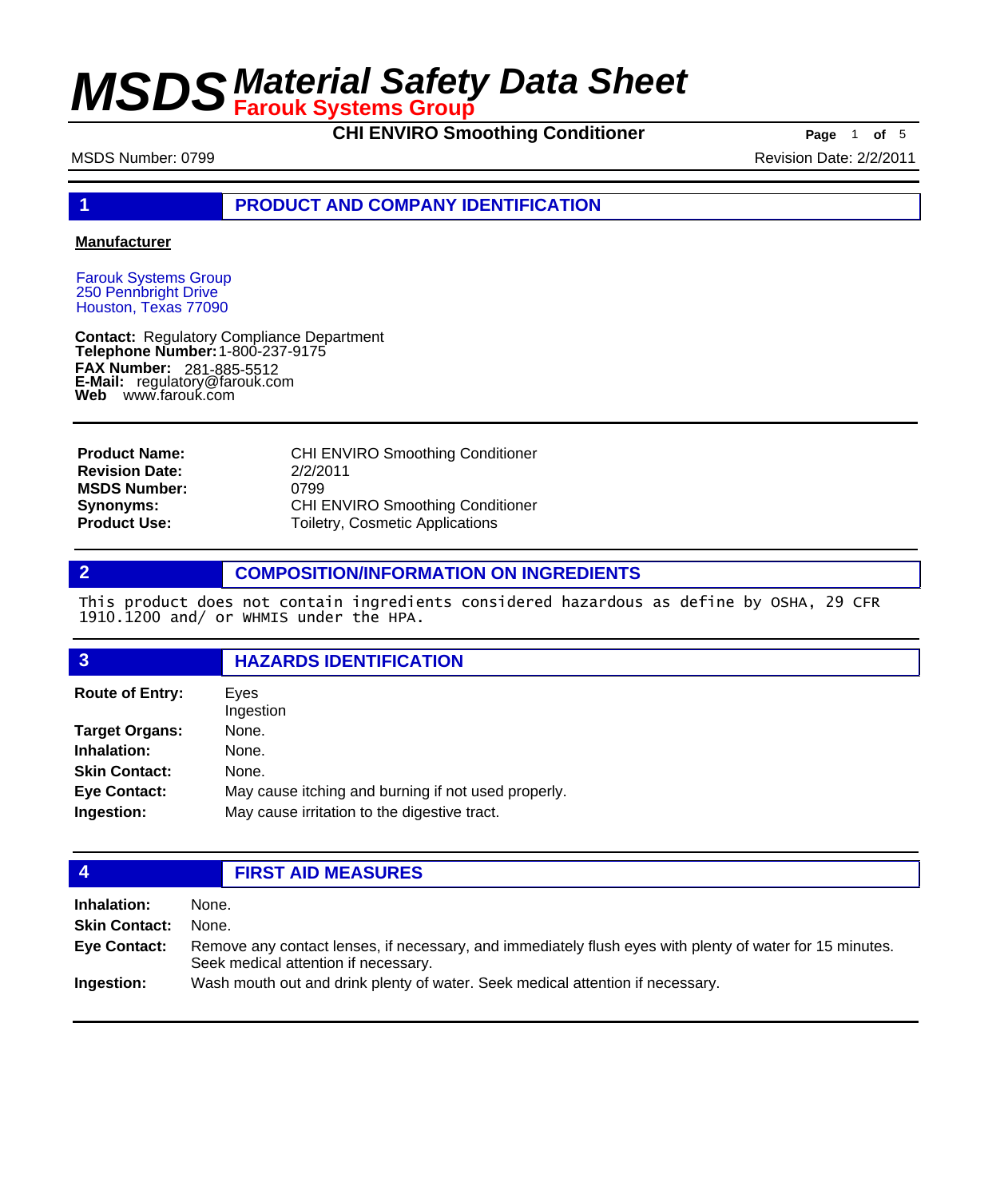**CHI ENVIRO Smoothing Conditioner Page** 2 of 5

MSDS Number: 0799 **Revision Date: 2/2/2011** 

## **5 FIRE FIGHTING MEASURES**

FLASHPOINT AND METHOD: Not applicable FLAMMABLE LIQUIDS: None. AUTO IGNITION TEMP: None FLAMMABLE CLASS:

 None. BURNING RATE OF SOLID:

Not available

GENERAL HAZARDS: Evacuate personnel downwind of fire to avoid inhalation of fumes and smoke. EXTINGUISHING METHODS: Chemical type foam, CO2(Carbon Dioxide), Dry Chemical, Water Fog

HAZARDOUS COMBUSTION PRODUCTS: None.

FIRE FIGHTING PROCEDURES: This product is not flammable.However, hazardous decomposition and combustion products may be formed in a fire situation. Cool exposed containers with water spray to prevent overheating.

FIRE FIGHTING EQUIPMENT: Respiratory and eye protection are required for fire fighting personnel. Full protective equipment (Bunker Gear) and self contained breathing apparatus (SCBA) should be used for all indoor fires and significant outdoor fires. For small outdoor fires, which may be easily extinguished with a portable fire extinguisher, use of a SCBA may not be needed.

# **6 ACCIDENTAL RELEASE MEASURES**

SMALL SPILL: When a spill occurs, use absorbent material on the substance. Dispose of the material according to all local, state and federal regulations. Always use an absorbent material when cleaning up a spill.

ENVIRONMENTAL PRECAUTIONS: Avoid run-off or release into sewers, stormdrains and waterways.

GENERAL PRECAUTIONS: Remove containers away from flammable materials.

### *HANDLING AND STORAGE* Use appropriate personal protective equipment as specified in Section 8. Handle in a manner consistent with good household/personal techniques and practices. **Handling Precautions:** Keep containers/bottles securely sealed when not in use. Store in cool/dry conditions that do not exceed room temperature. Try to store product in temperatures between 40°F to 90° F. **Storage Requirements:**

# **8 EXPOSURE CONTROLS/PERSONAL PROTECTION**

| <b>Engineering Controls:</b>      | These recommendations provide general guideance for handling this product safely. Because<br>specific use conditions may vary, safety procedures should be developed for each specific<br>application of this product. When developing procedures, always consider potential waste,<br>disposal and personal safety issues. |
|-----------------------------------|-----------------------------------------------------------------------------------------------------------------------------------------------------------------------------------------------------------------------------------------------------------------------------------------------------------------------------|
| <b>Protective Equipment:</b>      | EYES AND FACE: For reasonable foreseeable uses of this product, eye and face protection<br>is not required.<br>SKIN: For reasonable foreseeable uses of this product, skin protection is not required.<br>RESPIRATORY: For reasonable foreseeable uses of this product, respiratory protection is not<br>required.          |
| <b>Exposure Guidelines/Other:</b> | EXPOSURE GUIDELINES: Overexposure is unlikely. Since all parameters cannot be foreseen, the use of engineering controls to reduce<br>exposure may be necessary.                                                                                                                                                             |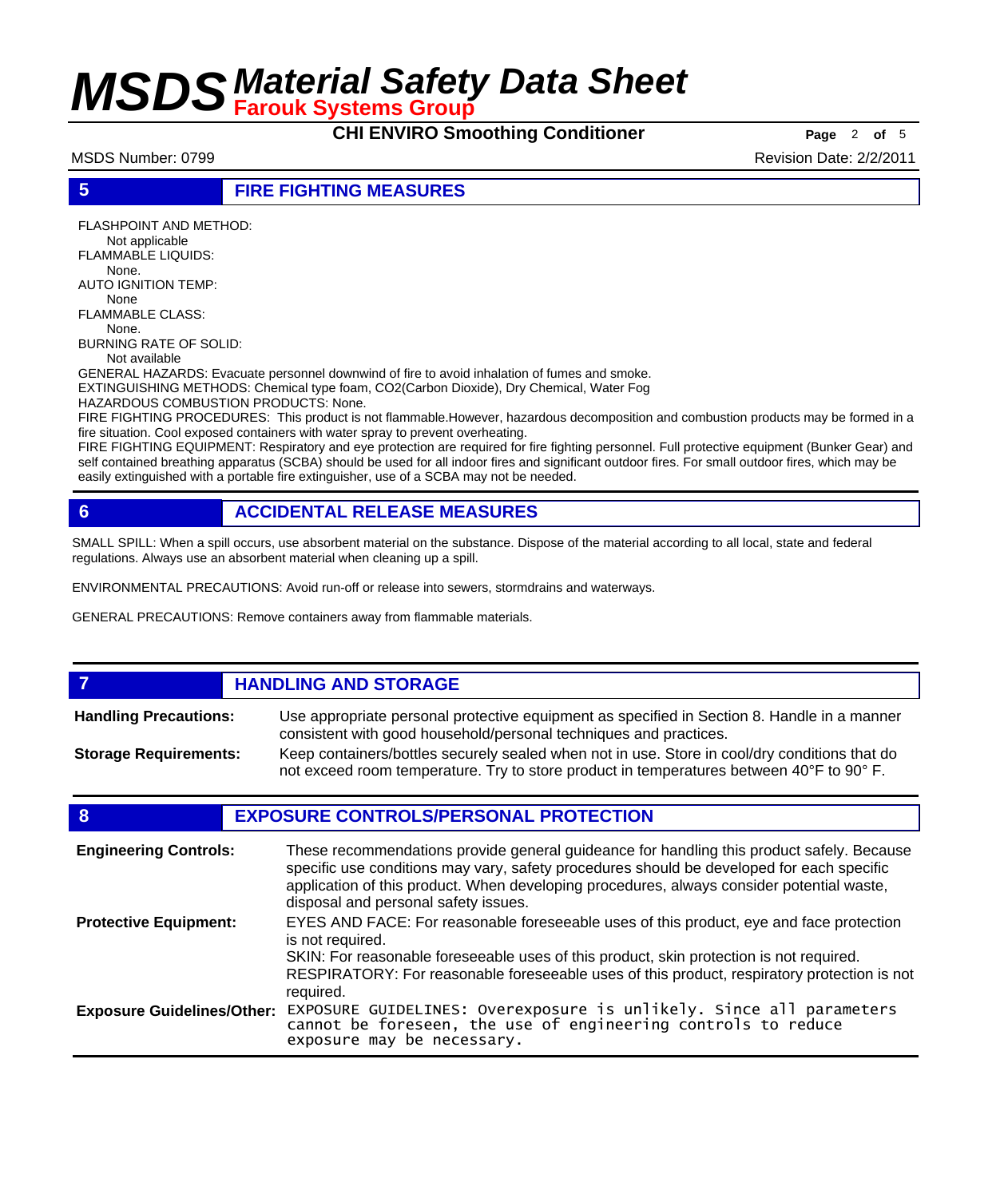**CHI ENVIRO Smoothing Conditioner Page** 3 of 5

MSDS Number: 0799 **Revision Date: 2/2/2011** 

## **9 PHYSICAL AND CHEMICAL PROPERTIES**

| Appearance:            | <b>Pink Cream</b>  |
|------------------------|--------------------|
| <b>Physical State:</b> | Cream              |
| Odor:                  | Pleasant fragrance |
| pH:                    | $3.0 - 4.5$        |
| Vapor Pressure:        | N/A                |
| <b>Vapor Density:</b>  | N/A                |

**Boiling Point:** Not determinated **Freezing/Melting Pt.:** N/A **Solubility:** Soluble in water. **Spec Grav./Density:** 0.96 - 1.02

# **10 STABILITY AND REACTIVITY Stability:** YES **Conditions to avoid:** Extreme temperatures. Materials to avoid (incompatability): Keep away from strong oxidizing material. **Hazardous Decomposition products:** None known.

Hazardous Polymerization: Will Not Occur.

# **11 TOXICOLOGICAL INFORMATION**

ACUTE: DERMAL LD50: Not available. ORAL LD50: Not available. INHALATION LC50: Not available. EYE EFFECTS: This product may cause irritation to eyes if not used under normal conditions. TARGET ORGANS: NONE. SENSITIZATIONS: Not available. CARCINOGENICITY: IARC: Listed by IARC - No. NTP: Listed by NTP - No. OSHA: Listed by OSHA - No.

MUTAGENICITY: Not available. REPRODUCTIVE EFFECTS: None. TERATOGENIC EFFECTS: Not available.

# **12 ECOLOGICAL INFORMATION**

ENVIRONMENTAL DATA: Not available. ECOTOXICOLOGICAL INFO: Not available. DISTRIBUTION: Not available. CHEMICAL FATE INFO: Not available.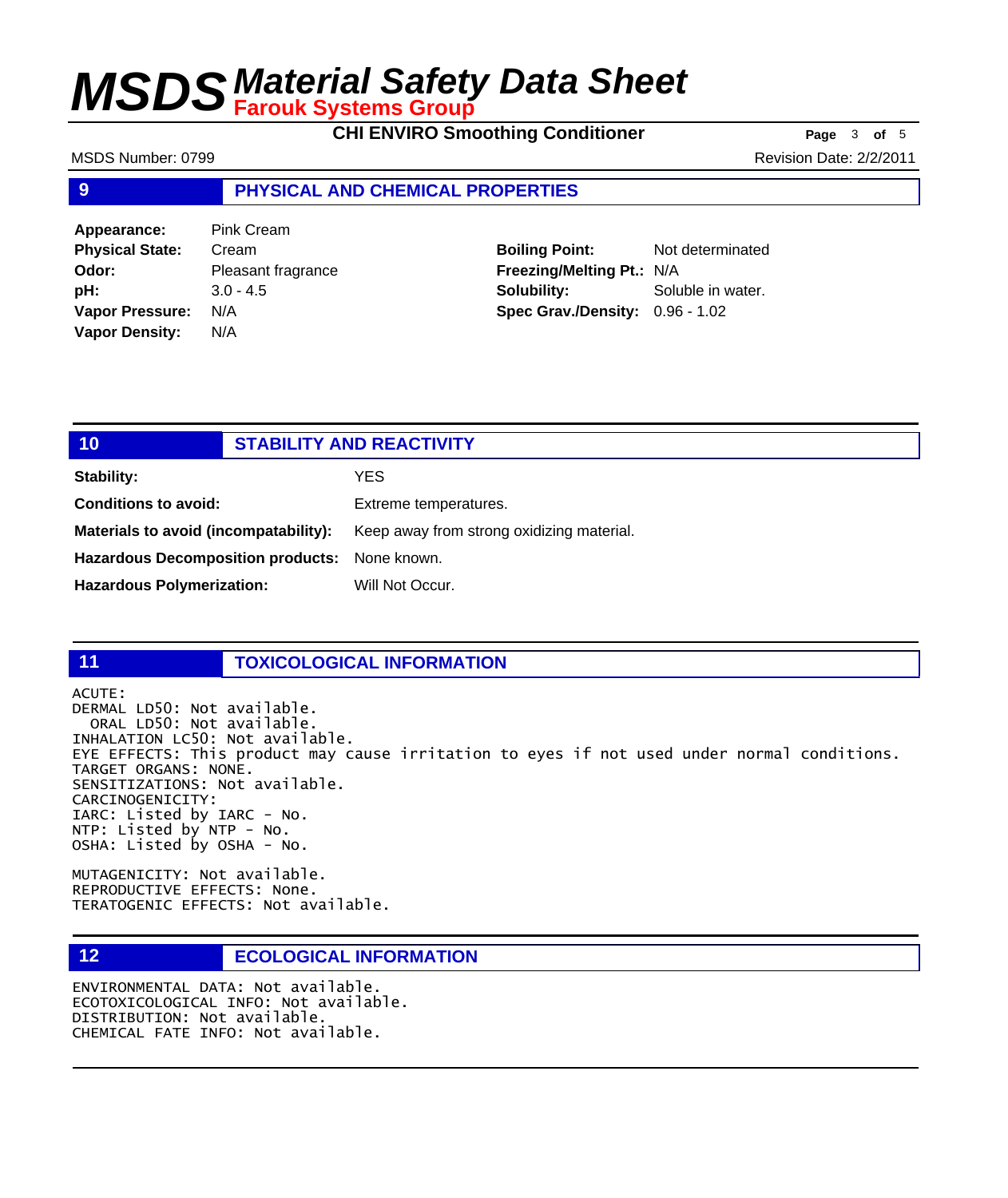**CHI ENVIRO Smoothing Conditioner Page** 4 of 5

MSDS Number: 0799 **Revision Date: 2/2/2011** 

## **13 DISPOSAL CONSIDERATIONS**

US EPA Waste Number and Descriptions:

DISPOSAL METHOD: Controlled release of diluted product into a biological wastewater treatment plant. COMPONENT WASTE NUMBER: No EPA Waste Numbers are applicable for this product's components. DISPOSAL INSTRUCTIONS: Dispose of waste material according to local, state and federal rules and regulations.

**14 TRANSPORT INFORMATION**

This product is not regulated as a hazardous material by the United States (DOT) or Canadian (TDG) transportation regulations.

DOT CLASSIFICATION: Shipping Name: CHI ENVIRO Smoothing Conditioner Class: None. Non-regulated, non-hazardous

IMDG CLASSIFICATION: Shipping Name: CHI ENVIRO Smoothing Conditioner Class: None. Non-regulated, non-hazardous

IATA CLASSIFICATION: Shipping Name: CHI ENVIRO Smoothing Conditioner Class: None. Non-regulated, non-hazardous

1-800-424-9300 1-703-527-3887 Outside the United States CHEMTREC

## **15 REGULATORY INFORMATION**

UNITED STATES: SARA TITLE III (Superfund Amendments and Reauthorization Act) 311/312 HAZARD CATEGORIES Fire: No. Pressure Generating: No. Reactivity: No. Acute: No. 313 REPORTABLE INGREDIENTS: Not applicable. TITLE III NOTES: None. CERCLA(Comprehensive Response, Compensation, and Liability Act) CERCLA RQ: None. TSCA(Toxic Substance Release Act) TSCA REGULATORY: All ingredients are listed in the TSCA Inventory. CANADA: WHMIS(WORKER HAZARDOUS MATERIAL INFORMATION SYSTEM) This product is WHMIS controlled. CANADIAN INGREDIENT DISCLOSURE LIST: None CANADIAN ENVIRONMENTAL PROTECTION ACT: All intentional ingredients are listed on the DSL(Domestic Substance List). EUROPEAN COMMUNITY: EU REGULATORY: All intentional ingredients are listed on the European's EINECS Inventory. STATE REGULATIONS: Not available. LOCAL REGULATIONS: Not available.